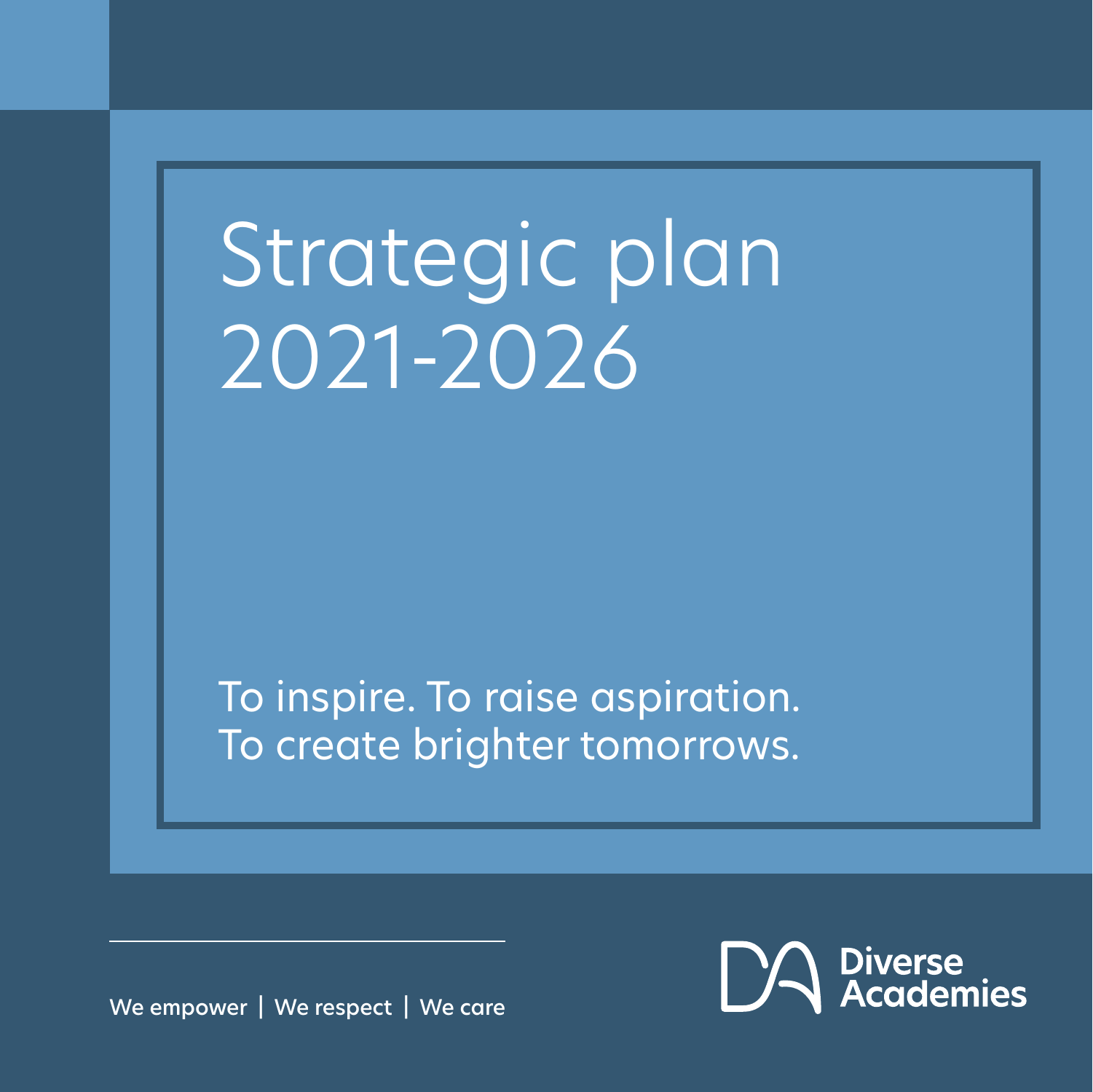# **Introduction**

**The power of education is indisputable. As a multi-academy trust, our core beliefs are founded on a premise of collaboration. By working together, we can ensure all children and young people – regardless of their starting point or family background – are given the very best chance to progress and thrive.**

In a time of global turbulence, the demands on schools are ever increasing – developing not just a child's subject knowledge, but practical skills for their life ahead and offering a breadth of enrichment experiences and wellbeing support. To meet these demands, we must ensure school improvement is the 'golden thread' and harness the power of our collective expertise, something we are well placed to do as a group of











diverse academies.

Together, we have engaged Trustees, executives, leaders and staff across the organisation in re-examining our vision, mission and values. I found a strong appetite and will for change, and a desire to embrace a new narrative, for an ambitious future.

This document sets out how the communities we serve are at the heart of our plans. It outlines our strategic objectives and key aims, which are routed in a new, unifying vision. Together, I am confident we will achieve our goals and, in doing so, they will become a great source of pride for all those who work for Diverse Academies.

**David Cotton**  Chief Executive Officer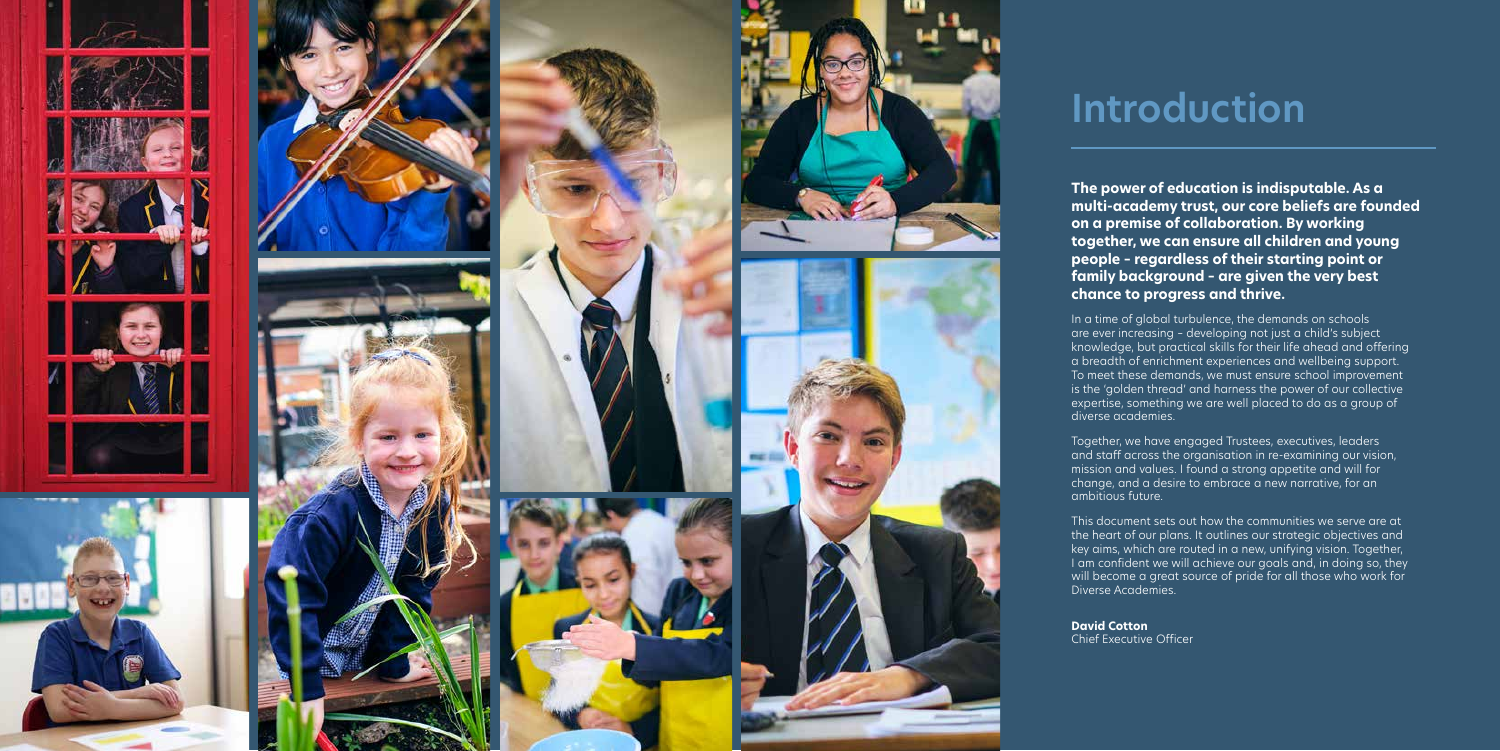

# **Our vision**

To inspire.

To raise aspiration.

To create brighter tomorrows.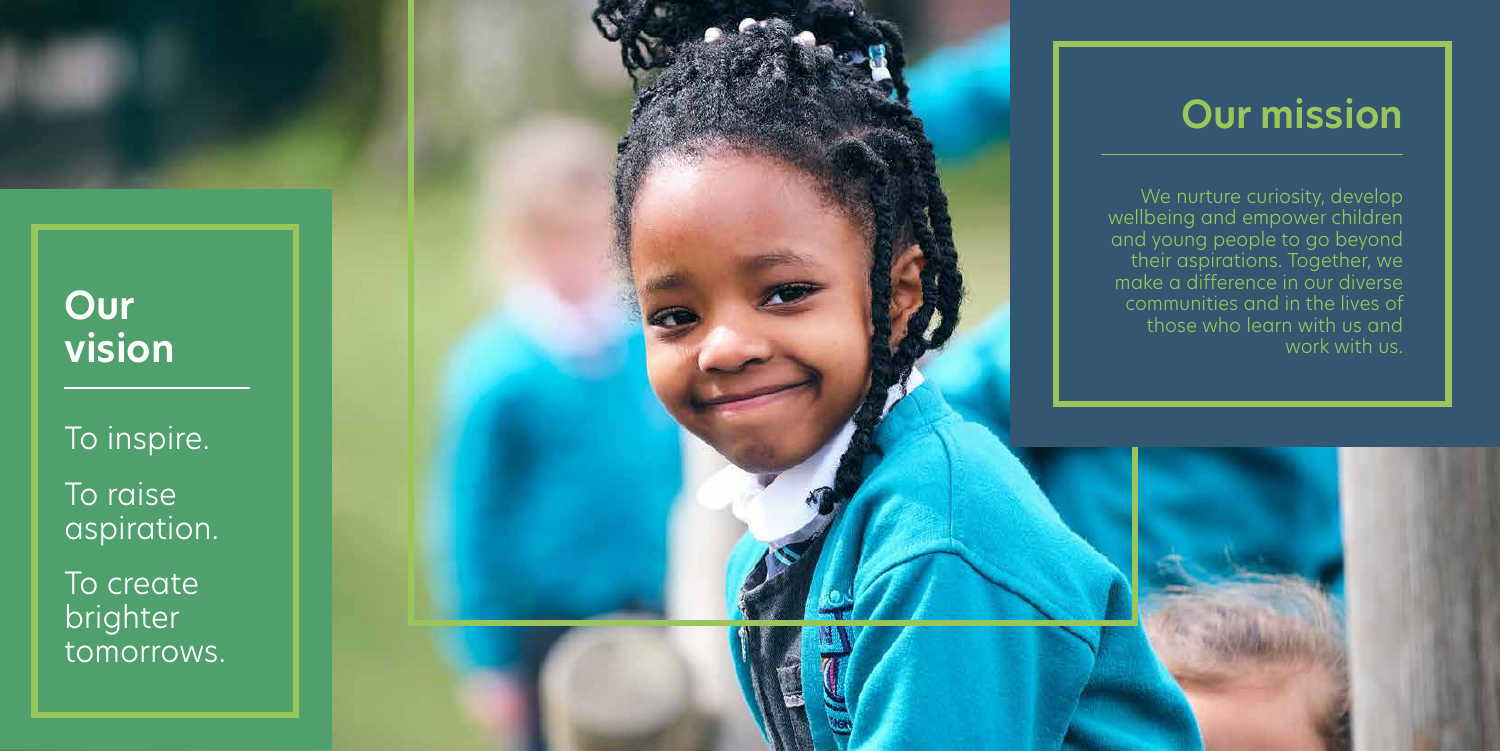**objectives strategic vision through**  $\mathbf{D}$ ┻  $\mathbf 0$ سنخد س  $\bullet$  mass  $\bullet$  $\overline{\phantom{a}}$  $\sum_{i=1}^{n}$  $\bullet$  and  $\bullet$ n  $\bullet$  $\blacktriangleright$ 

# **We will achieve our 3**

Develop a high-performing organisation which is agile and sustainable within an ever-changing global context.

# **1.**

Secure the best outcomes for all pupils and students, so they achieve their full potential academically and have the skills to be able to actively contribute to a global society.

# **2.**

Improve the integration, agility and flexibility of resource management to enable sustainable school improvement.









**Education is the most significant lever of change – and increasing the social mobility of all our children and young people is routed in our mission, from early years to post 16 and beyond into adulthood.**

The needs and expectations of employers are evolving at pace as they grapple technological advancements, set to a backdrop of a highly competitive global marketplace. Our children and young people's futures will be aspirational and prepare them to adapt and respond to some of the biggest generational and global challenges of today.

Our focus is to provide the best possible curriculum within our available resources and to enable our children and young people to take advantage of every opportunity they can. We must prepare them for the world they will encounter in the years to come and ensure they can look outwards with positivity and the necessary skills to succeed.

Whilst we will not lose sight of young people's outcomes, we will significantly broaden the definition of success to beyond the current narrow performance measures – and include the role and impact we have within our communities.

Together, we will draw on research and devise innovative strategies to enhance practice across all settings. Our shared aims will drive our collective efforts to deliver consistently within all our academies.

# **Our values**

We empower We respect We care

#### **What it means to be part of Diverse Academies**

Our shared core values are an important statement of the lasting ethics and principles that guide us in what we do and how we do it. They are key to shaping our organisational culture and strategy.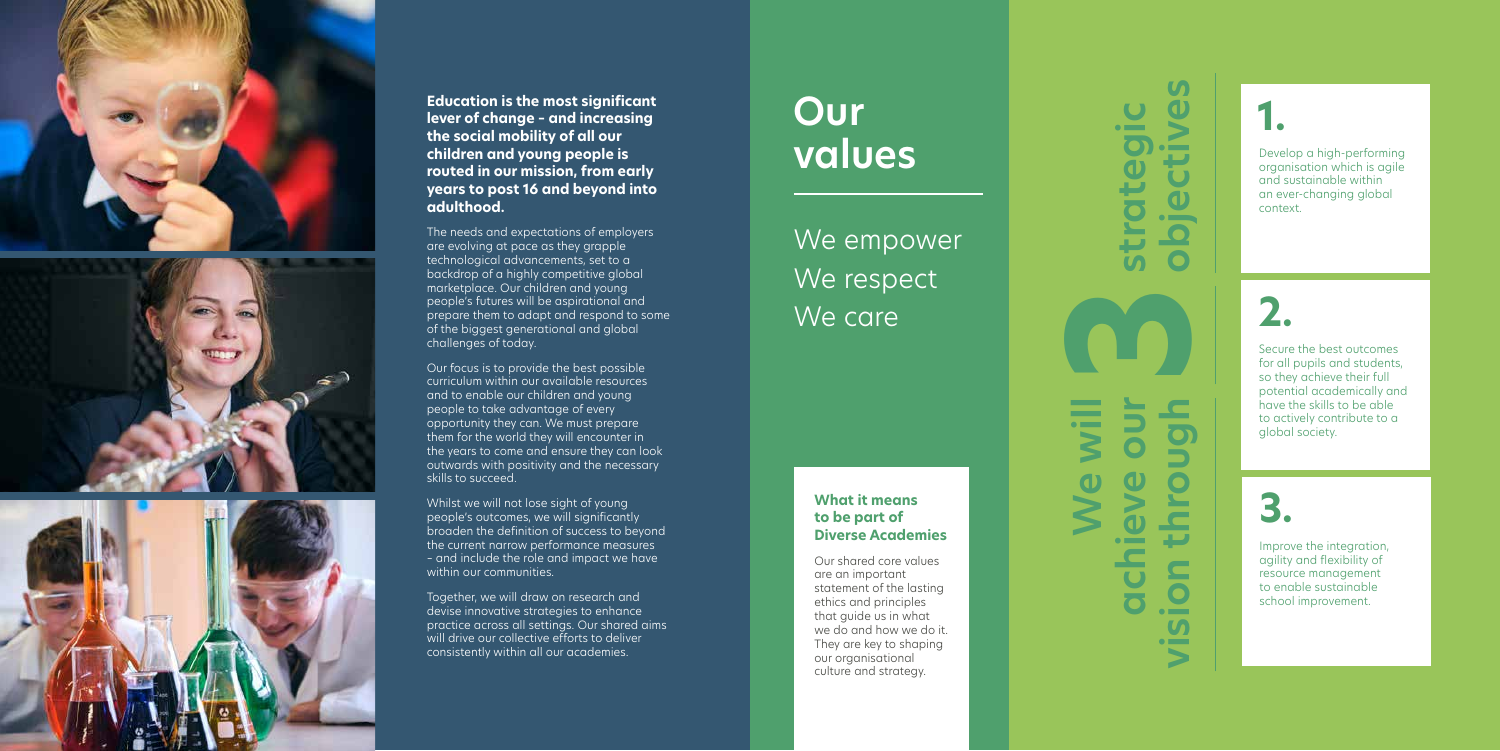#### **We will achieve our mission by:**

- putting communities at the heart of everything we do
- establishing school improvement as the 'golden thread' to enabling a high standard of educational provision in all that we do
- ensuring we deliver high quality teaching and learning underpinned by an ambitious curriculum
- integrating high quality leadership and governance at all levels
- professionally developing highperforming people and collaborative learning of staff
- re-defining what success looks like to go beyond just academic outcomes, with an emphasis on togetherness, community, sustainability and people
- ensuring the financial stability of our organisation, with our resources used efficiently and effectively.

We will actively engage and have influence across all elements of our communities – employers, institutions and organisations critical to shaping our children's futures. We will evolve our aspirations for children and young people to enable them to apply their knowledge and skills, so they move onto destinations that our communities need and employers demand. We will focus our attentions on the quality of education we provide, and the impact and delivery of the breadth of curriculum – all of which serve the best interests of the children, young people and communities we serve.

## **Communities**

## **Togetherness**

We will focus and develop highperforming teams with a sense of togetherness towards a common purpose. We will strengthen togetherness within our academies, between our academies and across our communities. We will build on our sense of organisational community and remind ourselves that the sum is always stronger than the individual parts. We will work in collaboration with other organisations and local schools, and build strong links across groups of schools to support system leadership and growth.

## **People**

We will focus on developing highperforming staff by continually developing and supporting our people, so they have the highest level of technical, leadership and coaching skills and knowledge. We will develop a culture of growth through a structured Trust-wide coaching strategy. We will facilitate joint practice development, based on the latest research and development. We will always emphasise the importance of the health, wellbeing, care and empowerment of our people.

## **Sustainability**

We will provide a focus on sustainability in its widest sense to ensure future generations are supported with issues such as climate change, poverty and equity for all. We will utilise our resources effectively and reap the benefits of digital advancements to maximise our impact. We will ensure our students develop resilience and adaptability for the skills they will need in the future. We will provide a curriculum offer in our academies that educates our children and young people about the wider global challenges facing current and future generations. We will ensure our staff are agile and flexible to respond to whatever is needed.

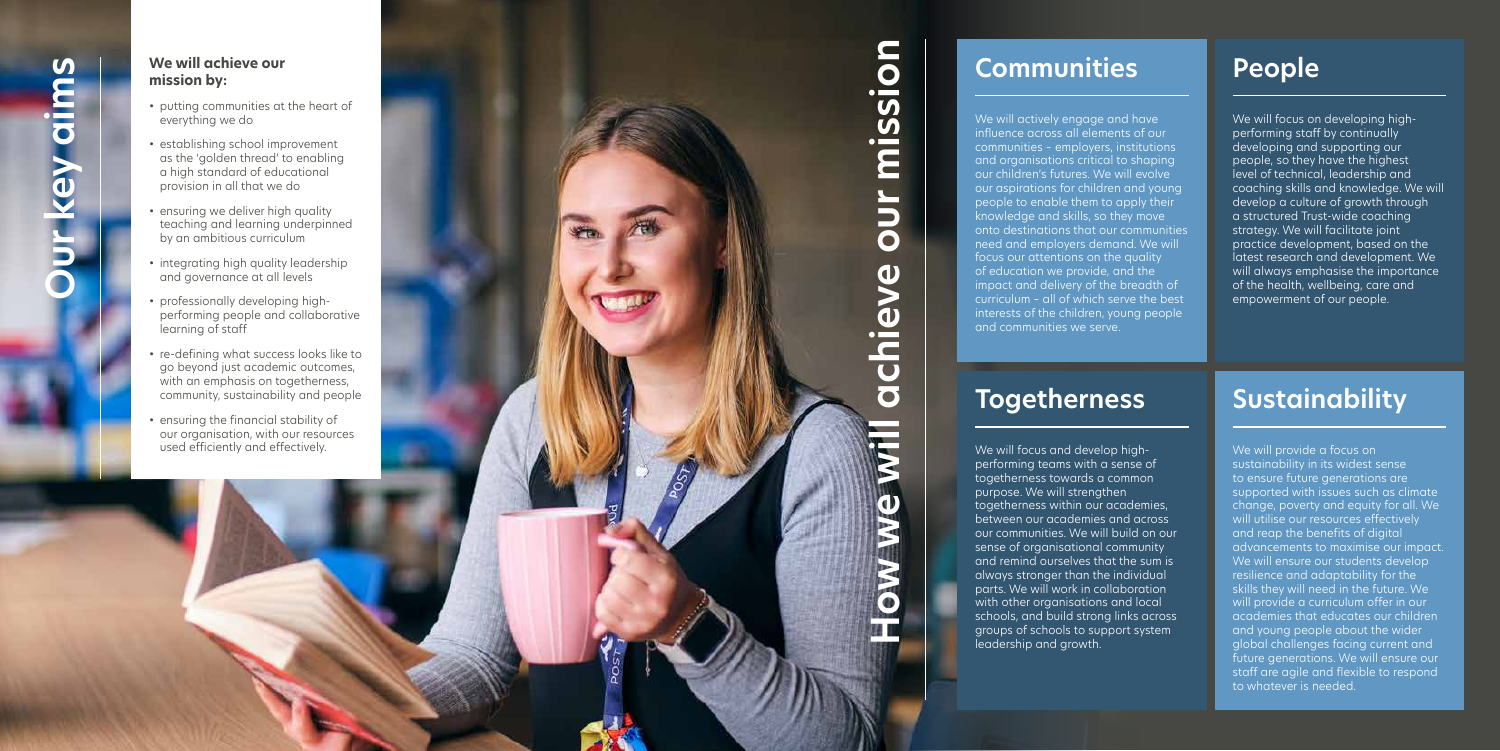#### **The 'golden thread' – four step school improvement model\***









# **Our impact**

**As a Trust, we will be known for balancing academic achievement with children's wellbeing – measuring our success equally on pupil/student outcomes with that of the many other valuable aspects of education such as confidence, critical thinking, empathy, resilience, collaboration and creativity. This will be enabled by always ensuring school improvement is the 'golden thread' and implementing change through our four-step school improvement model of 'explore, prepare, deliver and sustain'.**

Our curriculum and enrichment programmes will be aspirational and grounded in what matters to people and our communities. We will be known for the strong relationships we develop with children, young people and their families, and for engaging with the wide range of stakeholders that make up our academy communities.

Our personal development of children and young people will allow them to thrive and be prepared to move on to the next step of their desired pathway. We will be known for developing healthy bodies and minds, so our children and young people are able to play an active and constructive part in global society.

We support staff, monitor progress, solve problems, and adapt our strategies as the approach is used for the first time.

Our academies will be vibrant and inclusive learning environments that ignite creativity and imagination. We will be known for the quality of our provision and the expertise of our staff.

Our staff will have access to high quality continuing professional development and opportunities to develop pedagogy that drives transformative education. We will be known for the agility of our team and our commitment to collaboratively achieve our goal.





\*Adapted from Education Endowment Foundation (2019)

# **Explore**

We define the problem we want to solve and identify appropriate programmes

# **Prepare**

We create a clear implementation plan, judge the readiness of the academy/function to deliver that plan, then prepare staff and resources.

# **Deliver**

# **Sustain**

We plan for sustaining and scaling an intervention from the outset and continuously acknowledge and nurture its use.